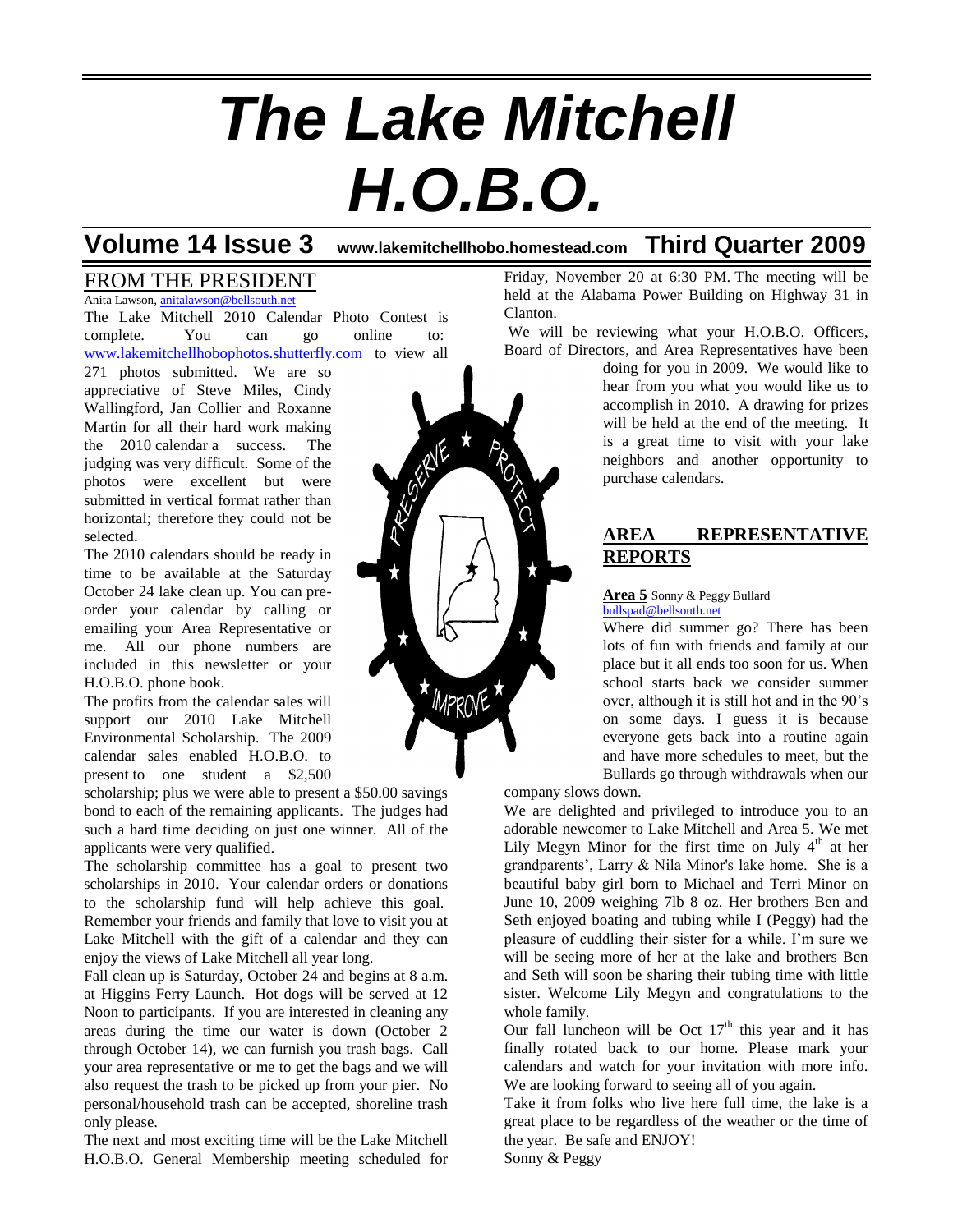### Area 9 Dale & Patty Vann [rdvann@bellsouth.net](mailto:rdvann@bellsouth.net)

It has been a rather quiet and uneventful summer around Area 9. The water project is complete and the potholes in the road are repaired. Now what?? For you Area 9 people if you have any suggestions as to what needs to be done in our area to make it a better place, please let me know. By the way, we are getting a Verizon tower close to our area. If you have Verizon service you should see improvement. Also, it looks like we are getting underground wiring for our land lines. All this we did not have to ask for, nor did it cost us any money!

### **Area 10** Roxanne Marti[n roxymartin@mindspring.com](mailto:roxymartin@mindspring.com)

It is hard to believe that our summer is already over and we are now looking forward to fall. We are planning to have an Area 10 party in October and hope all of you can attend. It is a great time to meet your neighbors and catch up on the lake news.

The fall clean up is October  $24<sup>th</sup>$ , it is another great place to meet new friends and visit with old friends. Put it on your calendar and plan to be there.

After a tree falling this spring causing extensive damage to their house, the Parker's are back in their home and enjoying the lake. Welcome back Doug and Jan!

Please remember to take fall and winter pictures for the 2011 Lake Mitchell H.O.B.O. Calendar. Remember the proceeds from the calendar are used to fund the Lake Mitchell Environmental Scholarship. You can place an order now for the 2010 Calendars that will be available at the fall clean up.

If we can be of assistance to you please give us a call or email us.

#### **Area** 14 Rose & Eric Green [rosegreenlake14@yahoo.com](mailto:rosegreenlake14@yahoo.com)

It's been another great summer here on the lake. Don't forget the fall clean up on October 24 and the annual meeting in November!

See you soon.

### **Area 15** Anita & Jerry Lawson [anitalawson@bellsouth.net](mailto:anitalawson@bellsouth.net)

Area 15 has been busy enjoying all the lake we can. Remember, the fall and winter seasons are also enjoyable at the lake.

We want to welcome our newest neighbors, Cosby and Marsha Carmichael along with Robert and Judy O'Connor. They purchased the Freeland home in Little Airplane Slough. The Carmichaels live in Selma and the O'Connors live in Columbiana.

We want to send Sherry Letson and family our condolences on the passing of Bob Letson. He will be remembered by many on Lake Mitchell.

Our animal alert went out for Mark Lipham - his cat "Putter" came up missing one morning. I sent out the Area 15 email and thanks to alert neighbors Putter is back home; the Sullivan's called Mark the next morning. I guess Putter just went on a little vacation.

Let's remember: pay your dues. Water lowering begins Wednesday September 30. Call Alabama Power 205 755- 4420 and ask for Rob Coyne to see of you will need a

permit for any work. Lake clean up is Saturday, October 24. Hope to see you all there!

### **COMMITTEE REPORTS**:

### **Water Quality Report** Sam Piccolo, Chairman

| sampiccolo@centurytel.net |  |  |  |
|---------------------------|--|--|--|
|                           |  |  |  |

| <b>PARAMETER</b>         | <b>ACCEPTABLE</b><br><b>RANGE</b> | <b>SIX SITE</b><br><b>AVERAGE</b> |  |
|--------------------------|-----------------------------------|-----------------------------------|--|
| Dissolved O <sub>2</sub> | $5-9$                             | 7.4                               |  |
| pН                       | $6.5 - 8.2$                       | 7.87                              |  |
| Alkalinity               | $20+$                             | 55.5                              |  |
| <b>Hardness</b>          | $10 - 120$                        | 55.3                              |  |

Quarterly Report Average Water Quality

A low **dissolved oxygen** level indicates a demand on the oxygen in the system. Pollutants such as inadequately treated sewage as well as decaying natural organic matter can cause low oxygen levels. The **ph** scale ranges from very acidic such as battery acid to very basic such as household lye. The midsection of the scale between 6.5 to 8.2 is optimal for most organisms. If a body of water has an abundance of buffering materials causing high **total alkalinity**, it is more stable and resistant to ph changes. When alkalinity is above 20mg/l there is a marked increase in nutrient utilization**. Hardness** refers primarily to the amount of calcium and magnesium, which enters the water mainly by leaching of rocks. Both minerals are essential to the development and growth of aquatic plants and animals.

### **Environmental** Dan Murchison [danmurchison@gmail.com](mailto:danmurchison@gmail.com)

We lake folks need to start thinking "SOLAR"! Having a healthy source of energy that is free and never ending plus doesn't pollute the environment-you can't do better than that. Kathy Mohun (Cargile Creek) sent me a web site about solar energy for roof tops that might appeal to a number of us lake residents.

The improvement in solar panels (with a 40% price reduction) makes this a more attractive alternative to power some of our energy needs. If enough lake residents are interested we might seek a group discount.

We could, at least, put a few solar panels on our boat houses and experiment with what we might power. Bo Warren has been checking on the possibility of powering some his energy needs for his new house with solar energy. I know several of us who are interested. You can call me at 205-755-0521 or email at [danmurchison@gmail.com](mailto:danmurchison@gmail.com) if you are interested in a discussion.

There is some good information on the following web site. [http://www.dailykos.com/storyonly/2009/9/6/778031/](http://www.dailykos.com/storyonly/2009/9/6/778031/-good-news-on-Rooftop-solar-Biden-Beams) [good-news-on-Rooftop-solar-Biden-Beams.](http://www.dailykos.com/storyonly/2009/9/6/778031/-good-news-on-Rooftop-solar-Biden-Beams)

### **Fireworks** Jim McCormic[k jmac51@bellsouth.net](mailto:jmac51@bellsouth.net)

I hope all who were able to attend enjoyed the fireworks over Lake Mitchell this year. Looking from my vantage point into the green and red lights of the boats, it appeared we had a large turnout.

There are many thanks to relay to all that helped. It begins with Bo Warren and Paul Minor who for years have loaned their work barges, which provides us with a much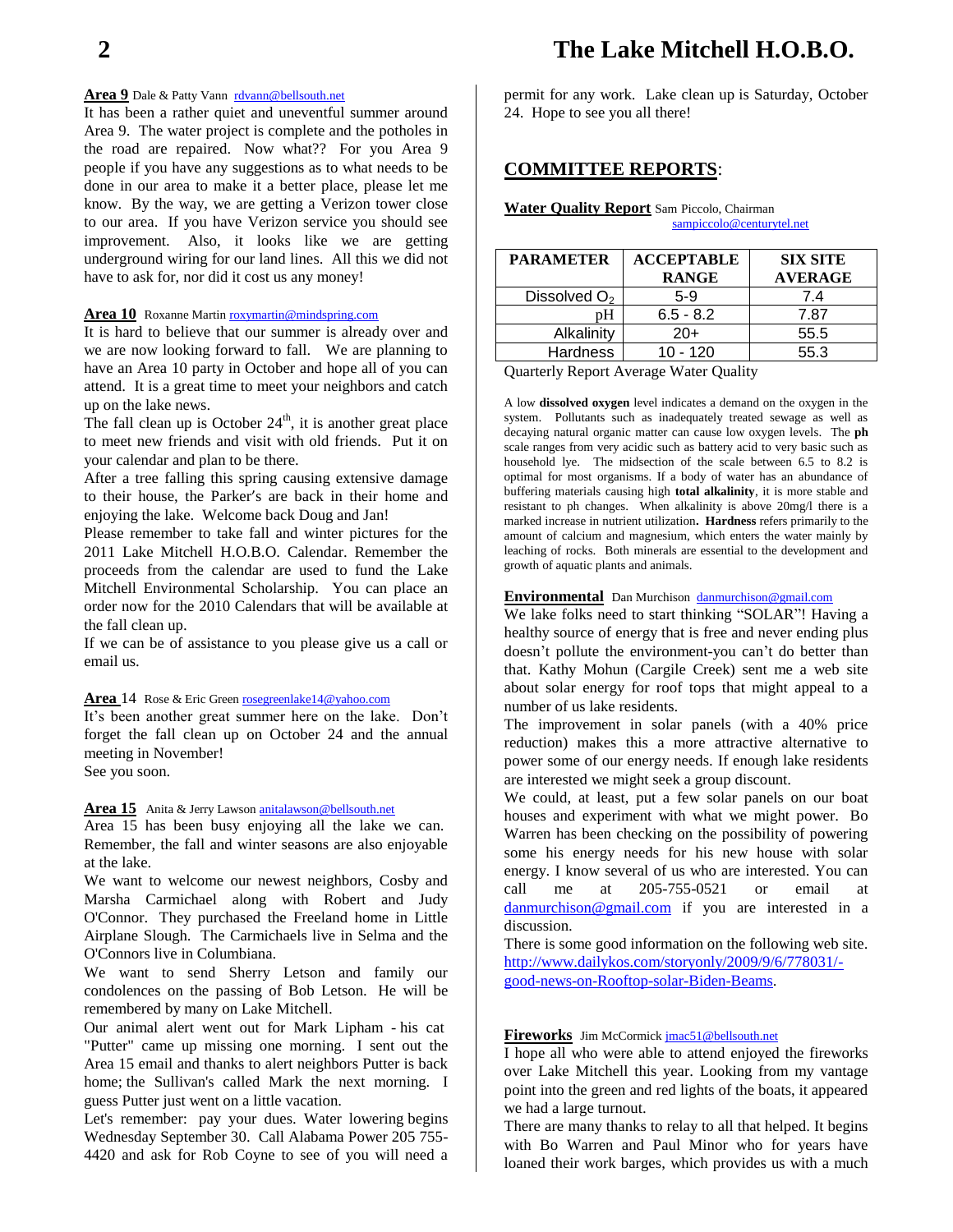needed 600 extra square feet of staging area. Then there are Sibley Reynolds, Graham Esdale, Rick, Jay, and Jason Griffith that actually position the mortars and wire each shell to ensure they go off in the right sequence and at the desired angle. Also, thanks to the Holletts for providing labor, and for off season storage for the hundreds of mortars we use each year.

I also am continually grateful to Chief Matt Griffin and the East Chilton Fire Department who keep us safe on land as well as on water with the fire boat during the show; as well as year round. Without the help of these and others whom I no doubt left out, the show just would not be the same.

I am looking for thoughts, comments, and suggestions for next year. Anything from what you like, or wish to see improved. Do you have any music recommendations? Let me hear from you at [jmac51@bellsouth.net.](mailto:jmac51@bellsouth.net)

Thanks to all who made donations through Lake Mitchell H.O.B.O. We look forward to 2010 which will be our  $22^{ND}$  year.

Our show made Youtube this year courtesy of Rick Smith of Cargile Creek. Tommy Robbins photographed the show from a mile away and his photos are terrific. Contact Tommy at Robbins Photography in Verbena to see his work, he is donating the proceeds from sales of this year's photos to H.O.B.O. Thank you Tommy and Rita!

### **Scholarship** Steve Miles **smiles2@bellsouth.net**

*Reprinted below are a few of the essays submitted by this year's scholarship applicants.*

### **Pody Lane** Cara Adams

The story of Pody Lane began at Lake Mitchell in 1951. That was the year Stanley Pody fell in love with the sport of fly fishing. Accompanied by his good friend and fishing buddy, Howard Camp, they traveled to "the river" and rented an old wooden boat from Elmer Hughes. The pair soon found their favorite fishing spots on the lake and fished their "honey holes" every chance they got. After a while fishing and camping became a part of life, so came the need for a private vessel. After obtaining employment with the Kimberly Clark Corporation, Stanly purchased a boat, an *Arkansas Traveler*, from Western Auto. The price? Two hundred dollars! He put a 5 horsepower motor on the boat and the legend was born!

Camping with family and friends on Mimosa Point lasted about nine years. One camping expedition lasted twentyone days, Stan's entire vacation! Of course, feeding everyone was a top priority. Fried bream was a favorite and often on the menu. Doris and Elizabeth would go back and forth from home to the lake and gather what was ready in the garden. Once a friend brought four live chickens to kill and fry! Doris baked biscuits and cornbread in a Dutch oven, and they ate pretty "high on the hog". (Of course, everything always tastes better on the lake!)

Camping for that long required many other supplies, most of which were bought from Sears Roebuck. Sleeping bags, cots, air mattresses and a lantern were among the necessities. The air mattresses were made of thick rubber, but kids were never allowed to play on them in the water. One of the strictest rules – take good care of the camping equipment!

During 1969 an exciting and wonderful thing happened. Several lots became available for lease. Stanley and Doris decided to lease the lot across from the point for half a year at the price of \$60.00. In addition, construction on the cabin began that year as well. The lease price nearly doubled the next year and cost \$150.00. The rate steadily increased over time and soon reached \$3500.00 per year. Finally in 2005 Hancock decided to sell the lakefront property. They bought the land and Pody Lane was established.

You're probably wondering why my essay includes this historical account of a small piece of real estate on Lake Mitchell. This place is a big part of my heritage. Stan and Doris Pody are my great grandparents. My family has celebrated birthdays, holidays and honeymoons here. It's where I learned to fish and swim and ski. It's also the place where I learned values, responsibility and respect: the value of hard work and the value of saving; responsibility for my actions and words; respect for nature and God's wonderful creation. It's where I learned how to treat others and be a friend, but most important it's where I learned how precious a supportive family is and how lucky we are to be blessed with each other and time on Pody Lane.

So it is with great honor and pride that I submit this essay to the Lake Mitchell H.O.B.O. Scholarship Committee. Thank you for your time, your consideration, and for caring enough to help your neighbors!

### **Essay** Abigail Dy

Ever since I can remember, I have always known what I want to be when I grow up. I have known all of my goals, my dreams – what I wanted to become. Those that know me used to say that it was my parents pushing me to strive harder than necessary to achieve the things for which I wished. And in a way, that is true. My parents are smart, and like every young child I wanted to be just like them. When it comes to my career choice you can say that my father was my inspiration. He worked extremely hard to get to the point in his life that he is at today, and I always hoped to be half as successful as he has been. But as time passed and I matured, I realized that it was I who would be my own driving force. I knew that my parents would support me on every step of my journey, but I had to be my own key motivation.

Throughout my school years I worked extremely hard to keep my grades up to the highest standards. Contrary to the belief of my peers, I did have to study and I spent an adequate amount of time doing so. However I did not limit myself solely to academics. I joined the band, was a member of the dance team, worked on the yearbook staff – I tried to not let anything hold me back. I was convinced that if I could be successful in various branches of my adolescent life, maybe that success would somehow find its way into my adult life. So aside from joining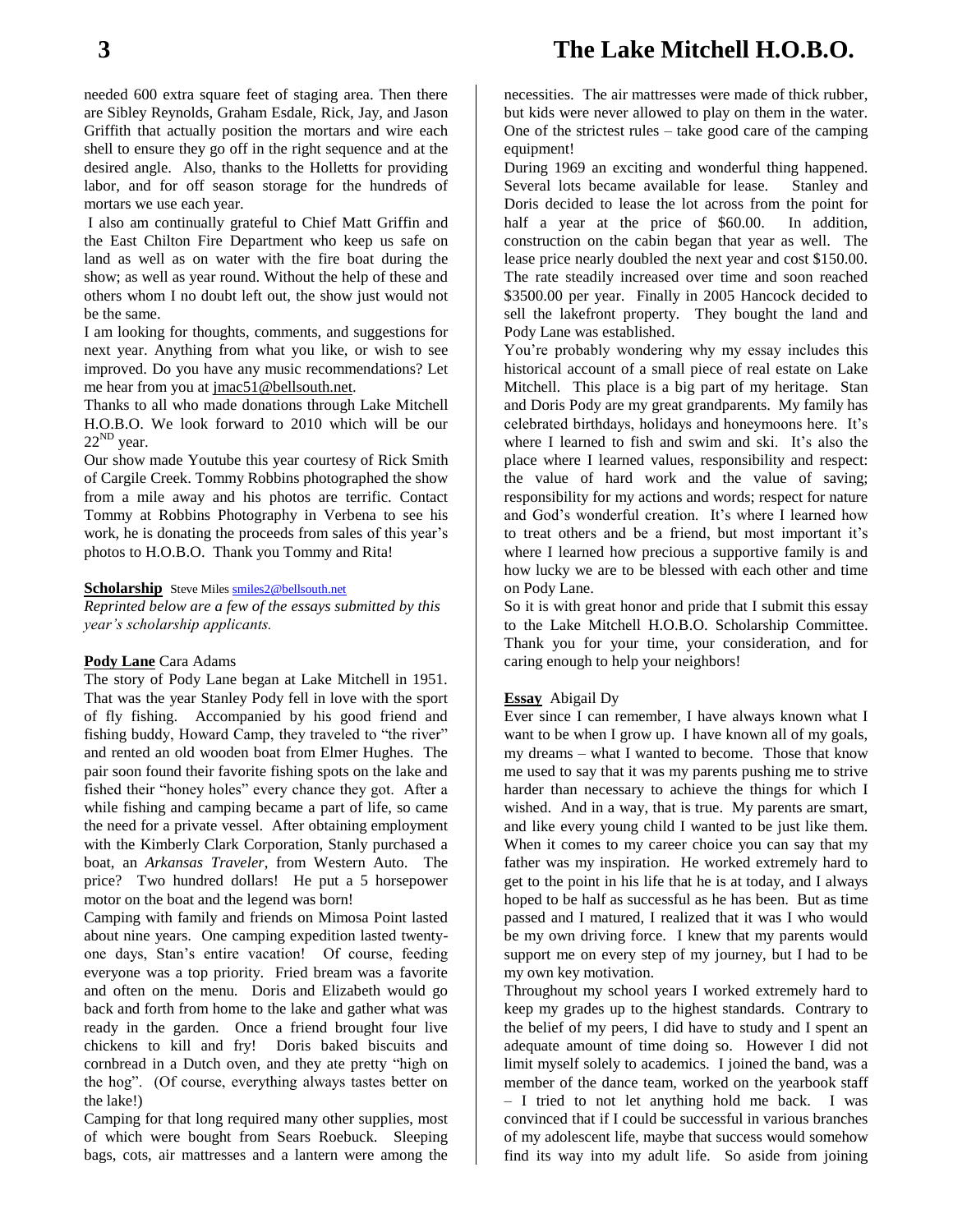every club the school offered, I tried to become as involved in my community and church as possible.

Then one day in high school everything changed. I realized that I had been living my life with the wrong mindset. It was not as though I regretted any of the choices I had previously made, because they had become the stepping stones to my future. But I suddenly felt as though I had taken in a brand new breath of fresh air – one unlike any I had ever taken before. I understood my whole life should not revolve around getting to that one goal in my life; it had to be about more. I had to slow down and start appreciating the things around me on a day-to-day basis. I had to find my true purpose in life. After all, there is more to life than good grades and big resumes. I decided to sit down and try to find out the reason I had always aspired to be a family physician. What was the drive behind the reaching of my goals? Finally I discovered the answer. I wanted to have the ability to help other people and make a positive impact on the world.

I participated in organizations such as Habitat for Humanity and Meals on Wheels. I wanted to be able to do my part to make the community a better place. Working with Habitat has been one of the most rewarding experiences of my life. Though I am too young to do anything but paint, I loved every minute I was there. I could see how much the future homeowners appreciated what we were doing for them, and their gratitude and expressions overwhelmed me with the most heartwarming feelings. Experiences like those are the ones that life is really about. To work to better the environment is such an important thing for today. Society does not realize it, but once the beauty of our natural surroundings is gone it is something very difficult to get back. We must strive every day to preserve it to the best of our ability. The little things I can do in life to make an impact on the people in my community or environment are one of life's greatest gifts; they are the things that truly count. This was the answer that I had found: the reason for the extreme drive behind my dreams.

I want to be a family physician to be able to help people. To know that I have improved the health of a sick patient, to watch the smile on a child's face when I have made their "boo-boo go away, to see the relief on a young mother's face when I heal her baby: this is the career path I have chosen and the dream I have worked so heard to achieve. And with my past hard work and my determination, I hope to someday make that dream a reality. Also, with the grace of God, I will hopefully be able to take my practice further, and maybe one day I will be able to lend a helping hand to impoverished countries overseas that do not have the same valuable resources we do. But right now I am just doing what I can to improve the lives of the people in my community – even if it is just by giving a random passerby a smile; and to preserve the environment – though it may just be by recycling, picking up trash, and unplugging my electronic devices. So for the moment I am just taking this journey one step at a time.

### **BULLETIN BOARD**

*Mark your calendar and plan to attend our annual general membership meeting on Nov 20, 6:30 p.m. At the Alabama Power Company Conference Center, Hwy 31 in Clanton*

### Excerpts pertaining to Coosa River from: **ALABAMA DEPARTMENT OF PUBLIC HEALTH** *NEWS RELEASE*

Alabama Department of Public Health issues 2009 Fish Consumption Advisories

Concern about protecting the public from possible exposure to mercury from eating fish led to the issuance of nine new fish consumption advisories for bodies of water in Alabama in the following counties: Barbour, Covington, Escambia, Greene, Russell and Shelby. Advisories for three other bodies of water also were modified.

All advisories previously issued using Food and Drug Administration guidelines remain in effect for 2009. The quality of water, based upon the levels of contaminants in fish from the waters in Alabama, generally continues improvements made in recent years.

The Alabama Department of Public Health annually updates fish consumption advisories based on data collected the preceding fall by the Alabama Department of Environmental Management. ADEM collected samples of specific fish species from various bodies of water throughout the state during the fall of 2008. ADPH assessed the analytical results to determine whether any of the tested contaminants in the fish could give rise to potential human health effects.

Fish consumption advisories are issued for specific bodies of water and specific species taken from those areas. In reservoirs, advisories apply to waters as far as a boat can be taken upstream in a tributary, that is, to full pool elevations.

Beginning with the 2007 advisories, ADPH adopted a contaminant level for mercury in fish that would protect those who might consider eating more than one fish meal per week. The new U.S. Environmental Protection Agency standards are four times more protective than FDA levels previously used. New advisories are issued in terms of the number of meals a particular fish can safely be eaten in a given period of time, such as meals per week, meals per month or no consumption. A meal portion consists of 6 ounces of cooked fish or 8 ounces of raw fish. Other advisories have been updated to reflect the EPA consumption levels for mercury-contaminated fish. New consumption advisories were issued for the nine bodies of water, locations or species described here.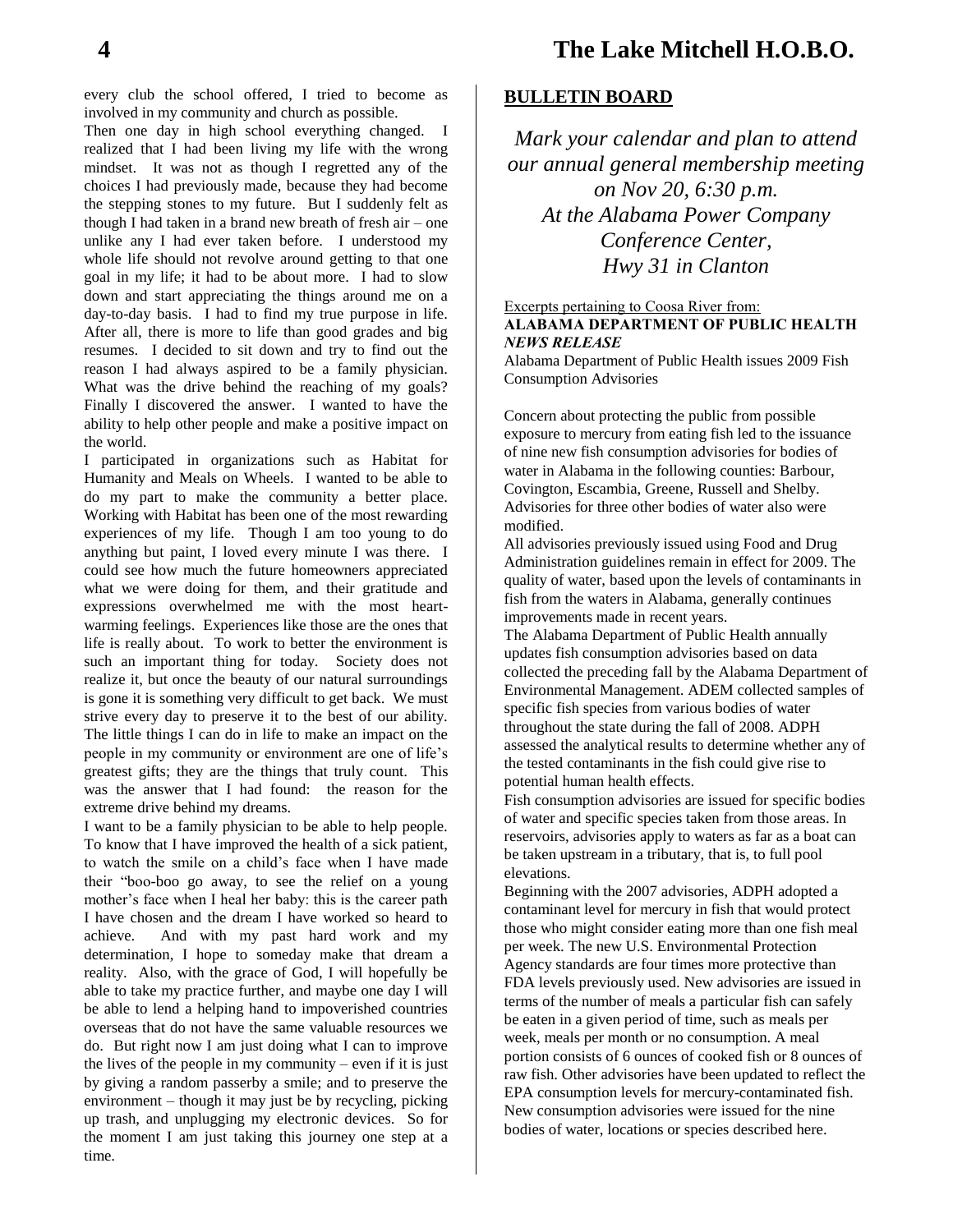## **5 The Lake Mitchell H.O.B.O.**

### *New Advisories for 2009*

Lay Reservoir – Shelby County Approximately 1.5 mile downstream of U.S. Hwy 280 bridge; vicinity of river mile 444 Largemouth bass Contaminant – Mercury Consumption level - One meal per month Striped bass Contaminant – PCBs Consumption level - Do not consume Channel catfish Contaminant – Mercury Consumption level – Two meals per month

Fish were analyzed for up to 30 different materials or types of materials, including contaminants in the water (PCBs, including dioxins), pesticides (endosulfan, hexachlorobenzene, chlordane, lindane, dieldrin, endrin, DDT and its breakdown products and congeners, heptachlors, Mirex, chlorpyriphos and toxaphene), and heavy metals (arsenic, cadmium, mercury and selenium) to which the fish may have been exposed. In addition, fish were examined for body appearance, lipid content, age and weight.

Fish are good indicators of the health of a body of water. Some contaminants can bioaccumulate in fish. The contaminant could enter the food supply through either crustaceans or bottom feeding fish in a given area. These species would be eaten by larger or more aggressive species, thereby transferring the contaminant from the species consumed to the larger species.

The advice contained in this release and complete listings of the posted fish consumption advisories [\(http://www.adph.org\)](http://www.adph.org/) are offered as guidance to individuals who wish to eat fish they catch from various bodies of water throughout the state. No regulations ban the consumption of any of the fish caught within the state, nor is there a risk of an acute toxic episode that could result from consuming any of the fish containing the contaminants for which the state has conducted analyses. A "No Consumption Advisory" issued for any species is interpreted to mean that the fish sampled have been analyzed to show the presence of a contaminant in excess of advisory levels... Consumption of any fish of this type from a specific water body may place the consumer at risk for harm from the contaminant.

The intent of a "Limited Consumption Advisory" is for women of childbearing age, pregnant women and children (less than 15 years of age) to refrain from consumption of any fish indicated under this advisory. All other individuals should limit their consumption of the particular species to one meal per month. PCBs are listed by EPA as "probable human carcinogens." This listing is used for chemicals that have been found to cause cancer in laboratory animals but have not been shown to cause cancer in humans. PCBs have also been associated with a skin disorder known as chloracne as well as changes in cholesterol and triglyceride levels in human blood.

Women of childbearing age and children should not consume any of these fish for which a Limited or No Consumption Advisory exists.

### *The following advisories, issued in previous years, remain in effect:*

Subsequent sampling and analysis render the advisories in the meal per month format.

BODY OF WATER / PORTION / TYPE OF ADVISORY / CONTAMINANT Choccolocco Creek – Calhoun, Talladega counties Entire length of creek from south of Oxford to Logan Martin Lake Contaminant - PCBs Do not consume any fish In the vicinity of County Road 399 bridge Spotted bass Contaminant – Mercury Consumption level – One meal per month ------------------------------------------------------------------------

Choccolocco Creek – Calhoun County In the vicinity of Boiling Springs Road bridge crossing Spotted bass Contaminant – Mercury Consumption level – Two meals per month ------------------------------------------------------------------------

Coosa River – Calhoun, St. Clair, Talladega counties Between Neely Henry Dam and Riverside Contaminant – PCBs Limited consumption of catfish over 1 pound

Coosa River – St. Clair, Talladega counties Between Riverside and Logan Martin Dam Contaminant – PCBs Do not consume striped bass

------------------------------------------------------------------------

Coosa River – Chilton, Coosa, Shelby, St. Clair, Talladega counties Lay Lake between Logan Martin Dam and Lay Dam Contaminant - PCBs Do not consume striped bass ------------------------------------------------------------------------

Coosa River – St. Clair County

------------------------------------------------------------------------

In upper Lay Reservoir approximately two miles downstream of Logan Martin Dam and one- half mile downstream from the Kelly Creek - Coosa River confluence in the vicinity of Ratcliff/Elliott Island Contaminant – PCBs Limited consumption of spotted bass Do not consume striped bass

**Is Your Home Protected From Wildfire Disaster?** Submitted by Jim Woodrow, Area 2

The latest headlines in the news are homes being destroyed by wildfires in Oklahoma, Texas and South Carolina. The question is can it happen here in Alabama?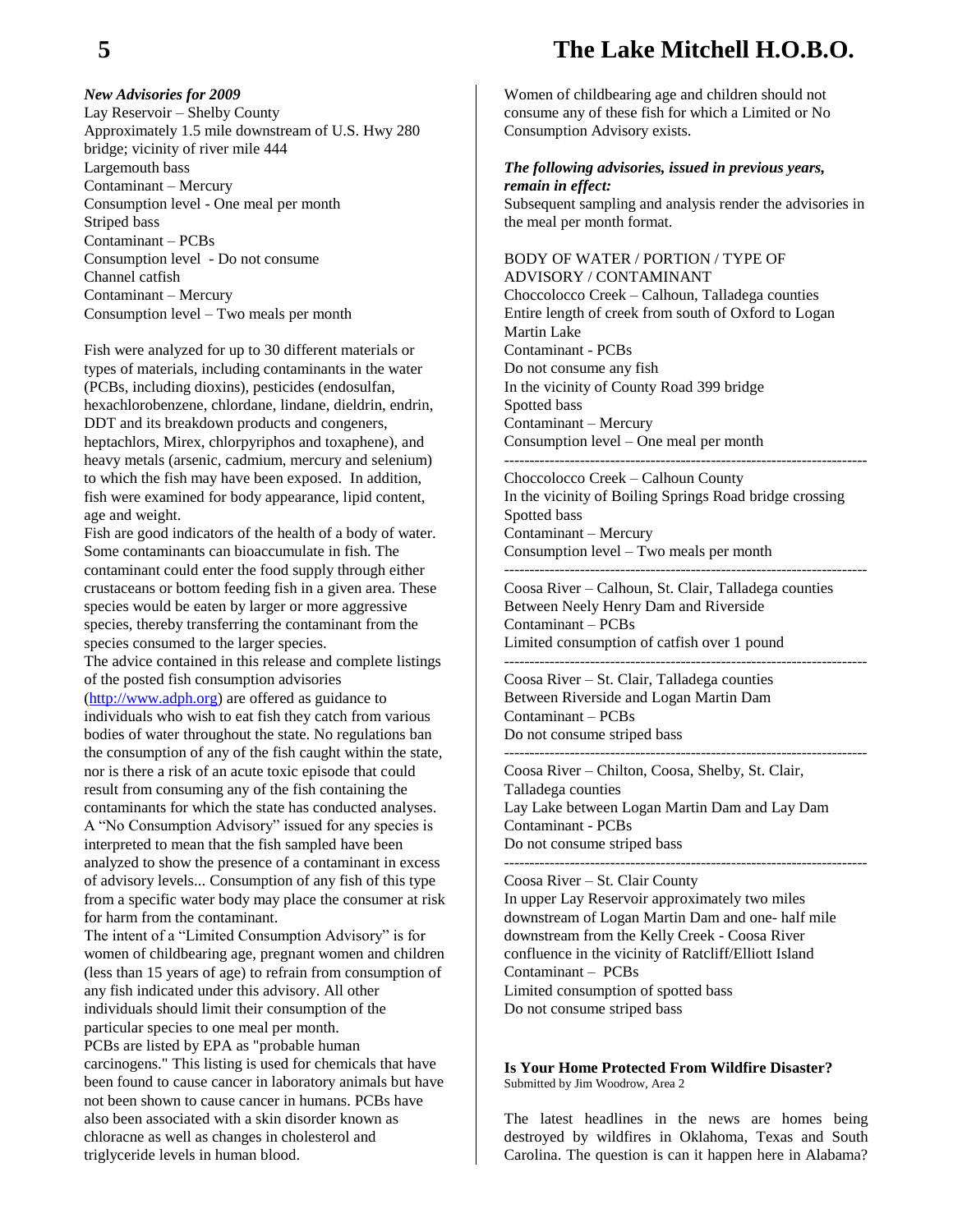Yes it can, but you can do some things around your home to help protect your home from a wildfire.

### CREATING A SURVIVABLE SPACE FOR YOUR HOME

A survivable space is an area of reduced fuels between your home and the untouched wildland. This provides enough distance between the home and a wildfire to ensure that the home can survive without extensive effort from either you or the fire department. One of the easiest ways to establish a survivable space is to use the zone concept. Zone 1 is the closest to your home and Zones 2 and 3 move progressively further away.

Zone 1: Establish a well-irrigated area around your home. In a low hazard area, it should extend a minimum of 30 feet from your home on all sides. As your hazard risk increases, an area of between 50 and 100 feet or more may be necessary, especially on any downhill sides of the lot. Planting should be limited to carefully spaced indigenous species.

Zone 2: Place low-growing plants, shrubs and carefully spaced trees in this area. Maintain a reduced amount of vegetation. Your irrigation system should also extend into this area. Trees should be at least 10 feet apart, and all dead or dying limbs should be trimmed. For trees taller than 18 feet, prune lower branches within six feet of the ground. No tree limbs should come within 10 feet of your home.

Zone 3: This furthest zone from your home is a slightly modified natural area. Thin selected trees and remove highly flammable vegetation such as dead or dying trees and shrubs.

So how far should Zones 2 and 3 extend? Well, that depends upon your risk and your property's boundaries.

For more information on protecting your home from a wildfire, call your local Alabama Forestry Commission Office or visit their website [www.forestry.state.al.us,](http://www.forestry.state.al.us/) [www.firewise.org](http://www.firewise.org/) .

### **ANNOUNCEMENTS**

*Email any submissions to [beckmau@earthlink.net](mailto:beckmau@earthlink.net) and [judymurchison@gmail.com](mailto:judymurchison@gmail.com) for editing and inclusion.*

### **Memorial Gifts**

*The Lake Mitchell Memorial Fund is available for gifts in honor or in memory of a friend or loved one. Please send your contributions to our post office box and note your check accordingly. The intent is to set aside these funds until there is a sufficient amount to fund special projects.*

**AT&T cellular service** Judy Murchison, Area 3

I have AT&T as my cell phone carrier and up until recently I could get coverage at the lake (even though I did have to walk outside and sometimes up a hill). Now we seem to have no coverage in the whole Verbena area.

I used to get a message saying something about Unicel requires a 1 or 0, but now we just don't have any coverage at all. Someone told me that AT&T probably bought "partnership coverage" from another cell tower which provided coverage at one time and now they don't. Jim Woodrow can come in my cabin (he has Verizon) and can talk at my kitchen table with his cell phone! I think AT&T needs to do a quality report to determine where they should put a tower so that those of us on the lake are able to get phone coverage. Perhaps if enough people call, we will get some results. I have been pleased with AT&T (old Cingular) until this issue. Now they tell me that the nearest tower is 10-25 miles from the lake!

*Approximately two months ago our AT&T cell phone service became almost nil on Lake Mitchell and surrounding areas. It is NOT your phone. All our local service areas that were good now do not have service.*

*Many AT&T customers have had to change to Verizon in our area. Let AT&T know.*

*Please call AT&T at 1-800-331-0500 regarding service. If they get enough inquiries they may possibly upgrade service to this area. Anita Lawson*

"Heads up" Tommy Carpenter, Area 3

Fellow H.O.B.O.s, peak season is over and "weekend folks" like myself will be making fewer trips to Lake Mitchell. I would like to send a reminder to please secure your fishing, skiing, and boating equipment. Someone broke into my boathouse and stole 3 rods and reels from my boat sometime between Monday Sept. 7th and Friday Sept. 11th. The thief also took some lures that cannot be replaced very easily.

I would also remind people to secure their cabins. I think it is a shame that we have to deal with this. I have friends that fish year round and now they feel they have to haul their tackle to their cabin every night.

*With the increase in burglaries seeming to be increasing everywhere, let's be "nosy neighbors" and look out for any suspicious activity. It could happen to any of us!*

### **Good news for pet owners in Verbena and surrounding area.**

We now have a veterinarian on Hwy 31 in Verbena. Jennifer Mobley, DVM has opened the *Chestnut Creek Animal Hospital* at 3885 US Highway 31 South. The phone number is (205) 755-9723, the email address is [chestnutcreekah@hahoo.com](mailto:chestnutcreekah@hahoo.com) . The clinic is located in the white metal building closest to the Verbena Post Office. Jennifer is a 1999 graduate of Auburn University. She worked in Montevallo for 10 years before opening the Verbena clinic specializing in small animals.